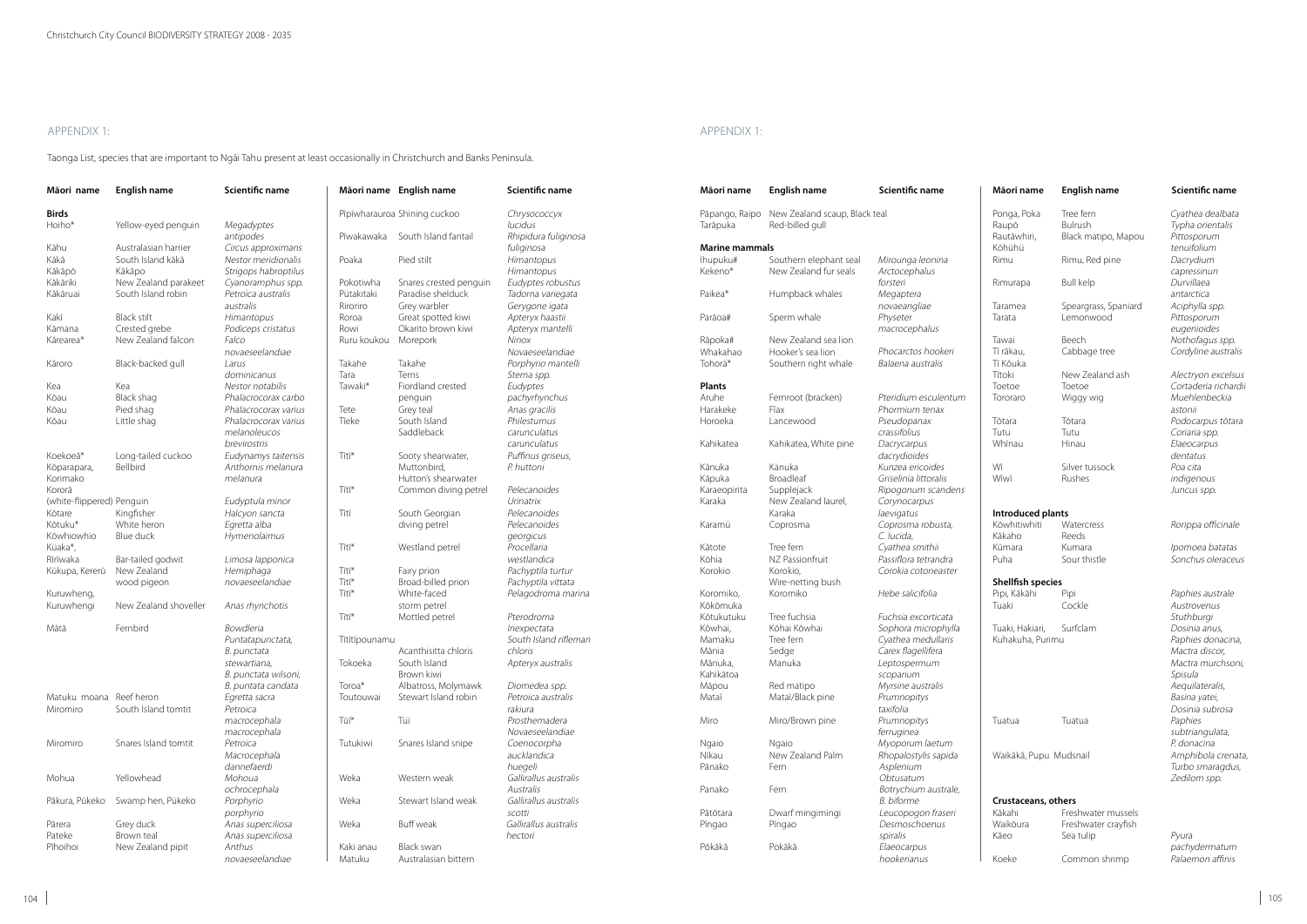# APPENDIX 1:

d other urch City Council.

# er of Adoption

mportance of . . .<br>ining it. While is a non-binding, non-statutory d nmunities and achieve positive<br>on."

| <b>APPENDIX 1:</b>         |                                            |                                       | APPENDIX 2: CANTERBURY BIODIVERSITY<br>STRATEGY CHARTER STATEMENT                                      |                                                 |
|----------------------------|--------------------------------------------|---------------------------------------|--------------------------------------------------------------------------------------------------------|-------------------------------------------------|
| Māori name                 | English name                               | Scientific name                       | The charter signed by Canterbury councils and ot<br>organisations and societies including Christchurcl |                                                 |
| Pipi,                      | Kakähi Pipi                                | Paphies australe                      |                                                                                                        |                                                 |
| Tuaki                      | Cockle                                     | Austrovenus                           | Canterbury Region Biodiversity Strategy Charter o                                                      |                                                 |
|                            |                                            | stutchburgi                           |                                                                                                        |                                                 |
| Kuhakuha,                  | Pūrimu                                     | Paphies donacina,                     | "In signing this Charter, we acknowledge the imp                                                       |                                                 |
|                            |                                            | Mactra discor,<br>Mactra murchsoni,   | Canterbury's biodiversity and our role in sustainin                                                    |                                                 |
|                            |                                            | Spisula                               | the Canterbury Regional Biodiversity Strategy is a                                                     |                                                 |
|                            |                                            | aequilateralis,                       | non-statutory document, we are committed to w                                                          |                                                 |
|                            |                                            | Basina yatei,                         |                                                                                                        |                                                 |
| Tuatua                     | Tuatua                                     | Paphies                               | collaboratively with our Strategy partners, commi                                                      |                                                 |
|                            |                                            | subtriangulata,                       | landowners to implement the Strategy and to acl                                                        |                                                 |
|                            |                                            | P. donacina                           | biodiversity outcomes for the Canterbury region."                                                      |                                                 |
| Waikākā,                   | Püpü Mudsnail                              | Amphibola crenata,<br>Turbo smaragdus |                                                                                                        |                                                 |
| Fish                       |                                            |                                       |                                                                                                        |                                                 |
| Kaeo                       | Sea tulip                                  | Pyura                                 | APPENDIX 3: PHOTOGRAPHIC CREDITS                                                                       |                                                 |
|                            |                                            | Pachydermatum                         |                                                                                                        |                                                 |
| Koeke                      | Common shrimp                              | Palaemon affinis                      |                                                                                                        |                                                 |
| Kōkopu, Hawai              | Giant bully                                | Gobiomorphus                          | The copyright holder is listed first and photograpl                                                    |                                                 |
| Kōwaro                     | Canterbury mudfish                         | gobioides<br>Neochanna                | if different to the copyright holder. Copyright hol                                                    |                                                 |
|                            |                                            | burrowsius                            |                                                                                                        |                                                 |
|                            | Paraki, Ngaiore Common smelt               | Retropinna                            | permission to copy the photographs in this publi-                                                      |                                                 |
|                            |                                            | Retropinna                            | non-commercial school study and educational pu                                                         |                                                 |
| Piripiripohatu             | Torrent fish                               | Cheimarrichthys                       | acknowledge the photographer when using imag                                                           |                                                 |
|                            |                                            | Fosteri                               |                                                                                                        |                                                 |
| Taiwharu                   | Giant kōkopu                               | Galaxias argenteus                    | Christchurch City Council                                                                              | pages 82, 90                                    |
| Tuna                       | Long fin eel, Shortfin eel                 |                                       | (Andrew Crossland)                                                                                     |                                                 |
| Īnanga, mata, ua Whitebait |                                            |                                       |                                                                                                        |                                                 |
| Aua                        | Yellow-eyed mullet                         |                                       | Christchurch City Council                                                                              | page 43                                         |
| Piharau,                   |                                            |                                       | (Di Carter)                                                                                            |                                                 |
| Piharau                    | Lamprey                                    |                                       | Christchurch City Council                                                                              |                                                 |
| Kōkopu<br>Mohoao           | Kōkopu<br>Black flounder, Common flounder  |                                       |                                                                                                        | pages 7, 19, 33, 45,                            |
| Paraki                     | Smelt                                      |                                       | (Kelvin McMillan)                                                                                      | top, 73, 75 left, 91, 9                         |
| Pātiki tōtara              | Yellow-belly                               |                                       | Kelvin McMillan                                                                                        | Cover and pages 4,                              |
| Kākāhi                     | Freshwater mussels                         |                                       |                                                                                                        | 16, 17, 21, 25, 29, 31                          |
| Waikōura                   | Freshwater crayfish                        |                                       |                                                                                                        | 53, 57, 58, 63, 67, 68<br>70-71, 72, 74, 75 rig |
|                            | * Species are seasonal or regular visitors |                                       |                                                                                                        | 81, 83, 84-85, 86, 89                           |
| # Occasional visitor       |                                            |                                       |                                                                                                        | $110 - 111$                                     |

## Appendix 3: PHOTOGRAPHIC CREDITS

rapher in brackets i<br>holders grant ublication for nder purposes. Please mages for projects.

| Christchurch City Council<br>(Andrew Crossland) | pages 82, 90                                                                                                                                                                                              |
|-------------------------------------------------|-----------------------------------------------------------------------------------------------------------------------------------------------------------------------------------------------------------|
| Christchurch City Council<br>(Di Carter)        | page 43                                                                                                                                                                                                   |
| Christchurch City Council<br>(Kelvin McMillan)  | pages 7, 19, 33, 45, 54-55, 59, 68<br>top, 73, 75 left, 91, 92, 94                                                                                                                                        |
| Kelvin McMillan                                 | Cover and pages 4, 8-9, 11, 12, 15,<br>16, 17, 21, 25, 29, 31, 40, 48-49,<br>53, 57, 58, 63, 67, 68 lower, 69,<br>70-71, 72, 74, 75 right, 77, 79, 80,<br>81, 83, 84-85, 86, 89, 98, 101, 103,<br>110-111 |
| Hugh Wilson maps                                | page 65                                                                                                                                                                                                   |
| <b>Shelly McMurtrie</b>                         | pages 96, 97                                                                                                                                                                                              |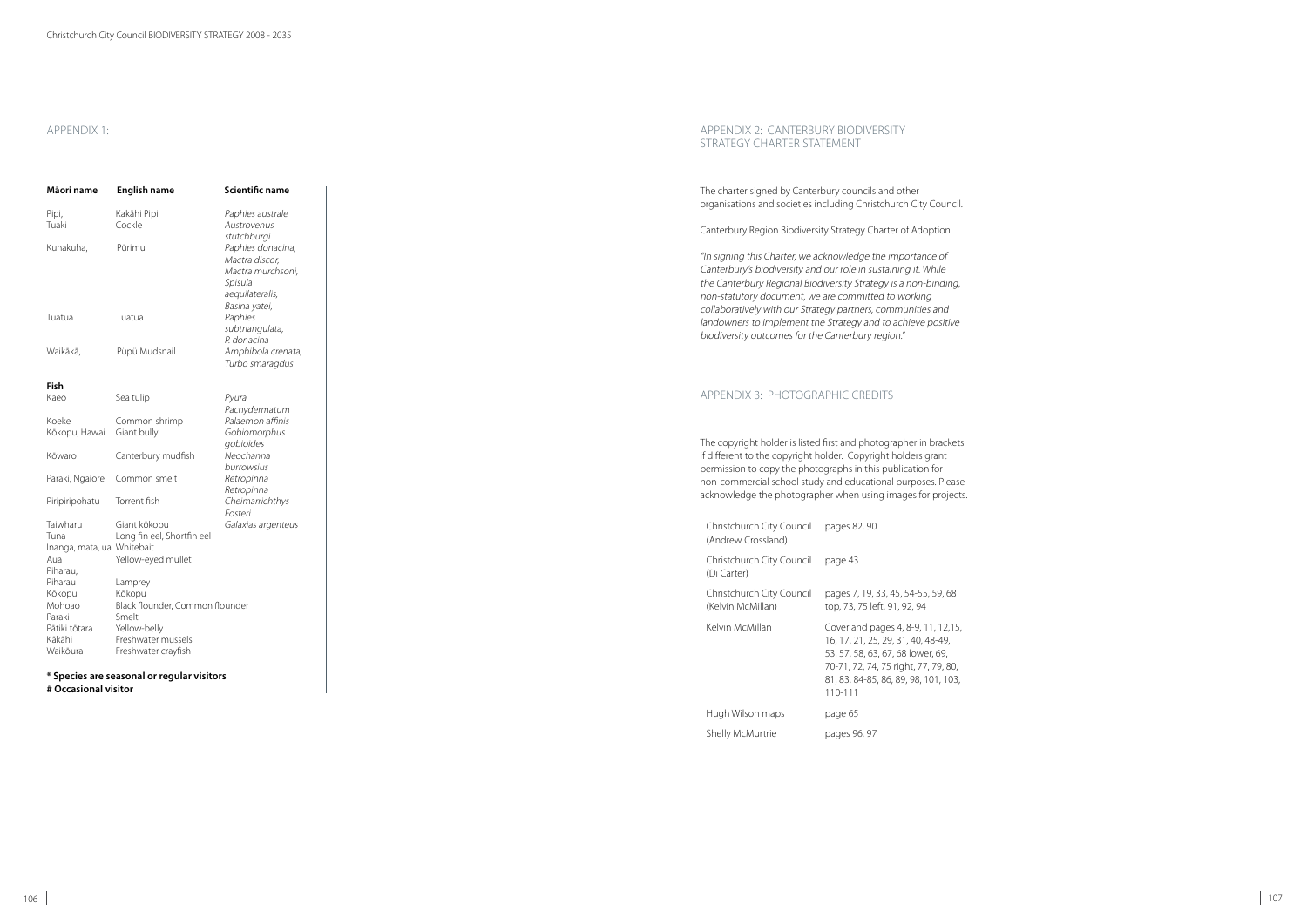Banks, B. B, Bryant J. V, 2007. Four-legged friend or foe? Dog walking displaces native birds from natural areas. Biol. Lett. (2007) 3 611-613.

Canterbury Regional Council, 2007. A Biodiversity Strategy for the Canterbury Region.

Challies, C.N, Burleigh, R.R, 2004. Abundance and breeding distribution of the white-flippered penguin (Eudyptula minor albosignata) on Banks Peninsula, New Zealand.

Chinn, W. 2004. Invertebrate survey of the McLeans Island ecological heritage site and West Melton, prepared for the Parks and Waterways Unit of the Christchurch City Council in association with the Department of Conservation, Canterbury Conservancy.

Costanza R., d'Arge R., de Groot R., Farber S, Grasso M, Hannon B, Limburg K., Naemm S, O'Neill, RV, Paruelo J, Raskin RG., Sutton P, van den Belt, M.,1997. The Value of the World's Ecosystem Service and Natural Capital*.* Nature 387: 253-260. 27

Crossland, A., 1996. Port Hills Birdlife, Inventory analysis & restoration potential. Report for the Parks Unit, Christchurch City Council.

Department of Conservation, 2000. Canterbury Conservation Management Strategy.

Department of Conservation, Ministry for the Environment, 2000. The New Zealand Biodiversity Strategy, Our Chance to Turn the Tide, Whakakōhukihukitia Te Tai Roroku Ki Te Tai Oranga.

Harding, J. S. 2003. Historic deforestation and the fate of endemic invertebrate species in streams, New Zealand Journal of Marine and Freshwater Research, 2003, Vol 37: 333-345

Johns, P. M., 1986. Arthropods of Banks Peninsula Reserves. Report to the Commissioner of Crown Lands. Zoology Department, University of Canterbury.

Johnson, P. N., 1992. The sand dune and beach vegetation inventory of New Zealand. II. South Island and Stewart Island. DSIR Land Resources Scientific Report No. 16.

Kelly, G. C., 1972. Scenic Reserves of Canterbury*.* Biological Survey of Reserves, Report 2. Botany Division, DSIR.

Koukourārata Reserves Project, Strategic Plan July 2007-July

### References

2010, June 2007. Te Rūnanga o Koukourārata.

Land Notes. April 2006. Banks Peninsula Conservation Trust. Issue 13.

Harris, R. J., et al, 2004. Insect assemblages in a native (kānuka-Kunzea ericoides) and an invasive (gorse-Ulex europaeus) shrubland, New Zealand Journal of Ecology 28(1): 35-47, New Zealand Ecological Society.

> Ward, J. B., et al. 1999. *Insects & other Arthropods of Hinewai* Reserve, Banks Peninsula, New Zealand. Records of the Canterbury Museum Vol. 13:97-121, December 1999.

Herriott, E. M., 1919. A history of Hagley Park, Christchurch, with special reference to its botany. Transactions and proceedings of the Royal Society of New Zealand 1868-1961.

Lettink, M. Abundance and distribution of lizards on Kaitōrete Spit, Canterbury: November 2003- March 2004. Report.

Lettink, M. Banks Peninsula District Council: Lizard survey of Banks Peninsula District Council Reserve 3185, Herbert Ecological District, Canterbury. May 2005

Macfarlane, R. P., 2005. New Brighton sand dune invertebrates, prepared for Christchurch City Council.

Macfarlane, R. P., Scott R. R., 2007. Styx Mill Conservation Reserve Invertebrate Assessment, prepared for Christchurch City Council.

### Technical and Cultural Chapter CONTRIBUTIONS

Main M., October 2007. An analysis of water quality data for Christchurch City waterways and the Standards in the Proposed Natural Resources Regional Plan. Report prepared for Christchurch City Council.

Meredith A. S., Hayward S. A., 2002. An overview of the water quality of the rivers and streams of the Canterbury Region. Report No R02/25, Environment Canterbury.

Ministry for the Environment, Department of Conservation, April 2007. Protecting our Places, Introducing the national priorities for protecting rare and threatened native biodiversity on private land*.* ISBN: 0-478-30130-8, Publication number: ME 799

OECD Environmental Performance Review Of New Zealand, ISBN 92-64-03057-3 © OECD 2007. 'Nature and biodiversity'

Quail Island Ōtamahua Ecological Restoration Plan, March 2004.

Parkes, J. Fraser, W. Ferriss, S., November 2005. Action Plan to Protect Biodiversity on Banks Peninsula from Pests & Weeds. Landcare Research, Lincoln, New Zealand. Unpublished report for Landcare Trust New Zealand.

Partridge, T. R., 1992. The sand dune and beach vegetation inventory of New Zealand. I. North Island. DSIR Land Resources Scientific Report No. 15.

Walker, S., et al, 2006. Consequences to threatened plants and insects of fragmentation of Southland floodplain forests, Science for Conservation 265, Department of Conservation, Wellington New Zealand.

Walker, S., et al. 2007. Guide for users of the threatened environment classification. Landcare Research New Zealand Ltd.

Whitaker A. H., 1996. Impact of agricultural development on grand skink (Oligosoma grande)(Reptilia: Scincidae) populations at Macraes Flat, Otago, New Zealand. Science for Conservation: 33, Department of Conservation.

Wilson, H. D., 1992. Banks Ecological Region, Survey report for the New Zealand Protected Natural Areas Programme. Department of Conservation, Christchurch.

# Staff and Elected Member Contributors

Ann Kennedy (Policy Planner) Carol Anderton (Christchurch City Council Councillor) Chrissie Williams (Christchurch City Council Councillor) Claire Findlay (Senior Landscape Architect) Davinia Mikkelsen/Naomi Hilliam (Graphic Designer) Dr Colin Meurk (Ecologist, Landcare Research) Dr David Given (Curator, Botanic Gardens) David Newey (Policy Planner) Ingrid Gunby (Strategic Deployment Advisor) Jane Cartwright (Strategy Support Manager) Jenny Ridgen (Programme Manager, Healthy Environment) Kate McCombs (Botanist) Kelly Hansen (Recreation Planner) Kelvin McMillan (Senior Policy Planner, Biodiversity and Open Space) Kerry Everingham (Visitor Services Coordinator) Liz Briggs (Principle Advisor Natural Environment) Melissa Renganathan (Policy Analyst Natural Resources) Michelle Hider (Communications Advisor)

Rachel Barker (Waterways Ecologist) Rochelle Hardy (Policy Analyst) Ray Tye (Public Affairs Manager) Dr Trevor Partridge (Botanist)

# Community Contribution

Ngā Papatipu Rūnanga o Ngāi Tahu, Mahaanui Kurataiao Ltd, Banks Peninsula Conservation Trust members and staff, submitters and members of the community.

| Andrew Crossland       | (Christchurch City Council,          |
|------------------------|--------------------------------------|
|                        | Ornithologist), Birds                |
| Paul Devlin            | (Christchurch City Council Head      |
|                        | Ranger, Port Hills), Animal Pests    |
| Dr David Given         | (Ecologist), The Importance          |
|                        | of Biodiversity                      |
| Dr Alastair Suren      | (NIWA), Freshwater Invertebrates     |
| Dr Robert McDowall     | (NIWA) Fish                          |
| Dr Rod Macfarlane      | (Entomologist), Terrestrial          |
|                        | Invertebrates                        |
| Dr Trevor Partridge    | (Christchurch City Council Botanist) |
|                        | Plants, Plant Pests, Ecology         |
| Dr Frances Schmechel   | (Ecologist, ECan), Penguins          |
| Te Rūnanga o Ngāi Tahu |                                      |
| Alastair Freeman       | (ex Lincoln University) Lizards      |
| Dr Marieke Lettink     | Lizards                              |
| Rod Hitchmough         | (DoC) Lizards                        |
| Tony Whitaker          | Lizards                              |
| Mahaanui Kurataiao Ltd |                                      |

# ISBN 978-1-877313-48-6

Copyright July 2008: Christchurch City Council, Note photographs within the document are subject to copyright and may not be reproduced without permission of the photographers. See photo credits appendix 3, page 107.